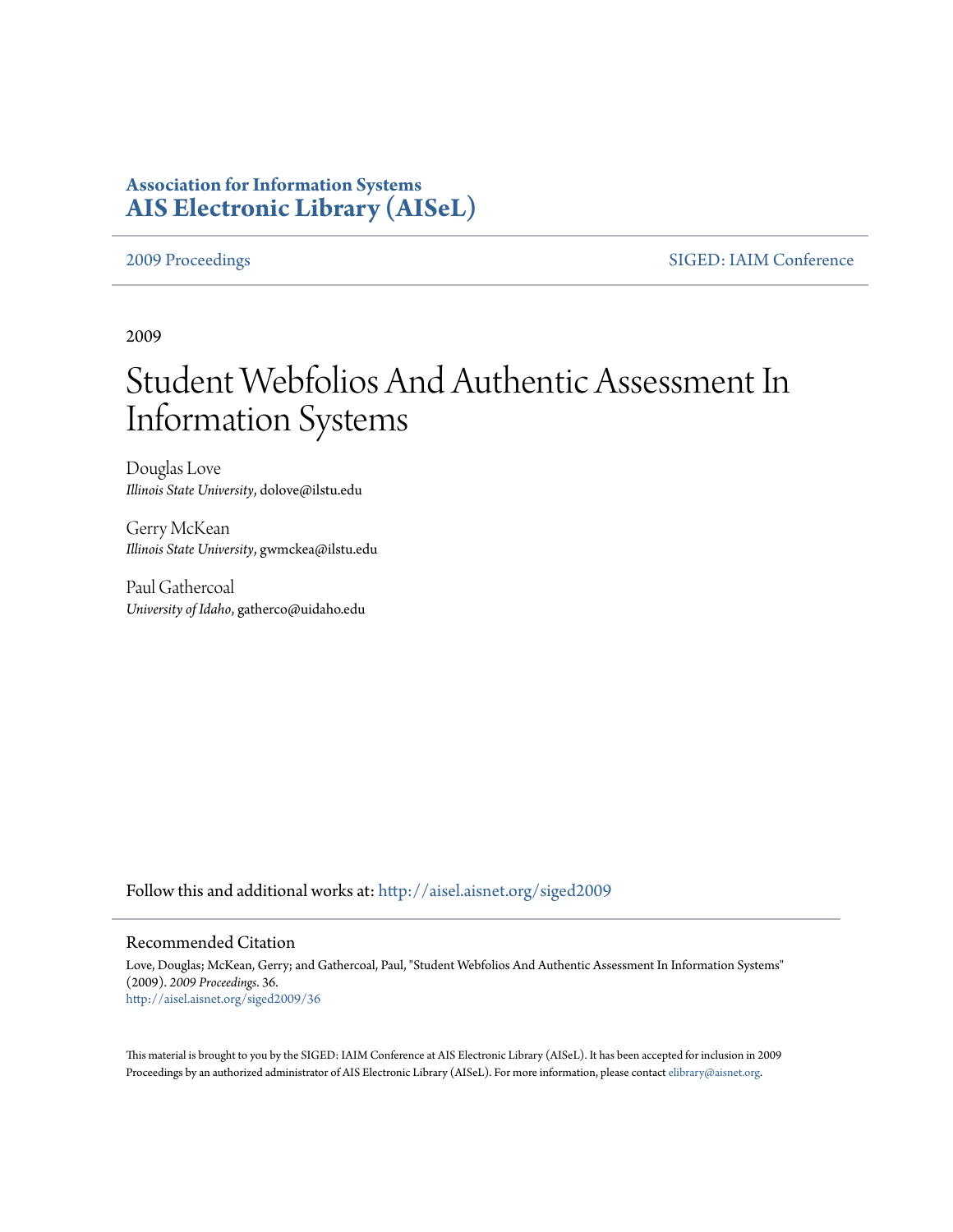### **STUDENT WEBFOLIOS AND AUTHENTIC ASSESSMENT IN INFORMATION SYSTEMS**

Douglas Love Department of Accounting Illinois State University dolove@ilstu.edu

Gerry McKean Department of Accounting Illinois State University gwmckea@ilstu.edu

Paul Gathercoal Curriculum and Instruction Department University of Idaho gatherco@uidaho.edu

#### **Abstract:**

The article describes the incorporation of assessment and assurance of learning features in a WWW webfolio system containing student artifacts produced over a fifteen year period by cohorts of students in response to course assignments and program learning objectives. The webfolio system maintains the artifacts; associated assignments; program and course learning objectives; faculty formative comments to students about the artifacts; rubrics; artifact evaluation scores, standards and levels of knowledge along with course information. The data can be maintained indefinitely allowing tracking of trends in assessment results.

The relationships among the previously mentioned categories of data as they appear to the users (students, faculty, and administrators) are shown and use of the data to support authentic assessment, assurance of learning, and program improvement is described. Although the data categories are presented in the context of a system built by the authors, similar data would need to be maintained by any system supporting authentic assessment based on student work samples. The paper should be of interest to those involved in using educational technology for assurance of learning and curriculum assessment purpose; those involved in maintaining authentic student work samples for accreditation purposes; and those interested in the use of authentic work samples for professional certification.

**Keywords:** webfolios, portfolios, authentic assessment, educational technology and assessment, assurance of learning, accreditation, certification

#### **I. INTRODUCTION**

This article describes the incorporation of program assessment and assurance of learning features in a WWW webfolio system containing student artifacts produced in response to course assignments and program standards. The system, originally created fifteen years ago and now containing at least partial data for thousands of students, has benefited from revisions resulting from the collaboration of both Business Information Systems and Teacher Education faculty. The artifacts; associated assignments; program and course learning objectives; faculty formative comments to students about the artifacts; rubrics; artifact evaluation scores; standards and levels of knowledge along with course information can be maintained indefinitely allowing tracking of trends in program assessment results.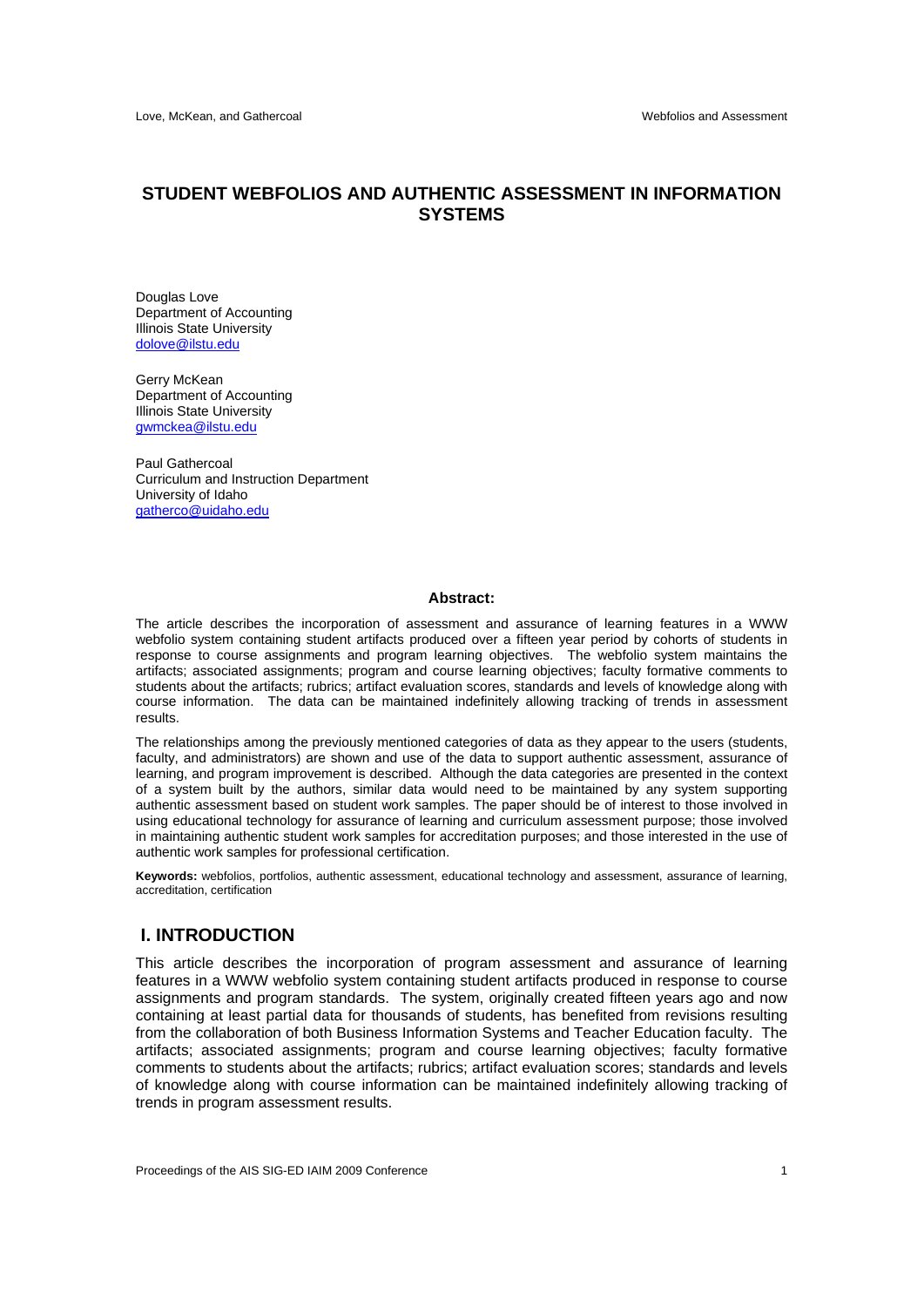The relationships among the previously mentioned categories of data as they appear to the users (students, faculty, and administrators) are shown and use of the data to support authentic assessment, assurance of learning, and program improvement is described. Although the data categories are described in the context of a system built by the authors, similar data would need to be maintained by any system supporting these activities.

The paper should be of interest to those involved in using educational technology for assurance of learning and curriculum assessment purpose; those involved in maintaining authentic student work samples for accreditation purposes; and those interested in the use of authentic work samples for professional certification. The paper begins with descriptions of student and faculty webfolio system interfaces and then shows how student artifacts produced in response to faculty member assignments or stated learning objectives are linked to standards, goals, and assessment scores. The use of these related data for purposes of assurance of learning, program assessment, and individual certification is then explored.

## **I I. WHAT'S A WEBFOLIO? – STUDENT VIEW**

A student's webfolio is a collection of multimedia artifacts interwoven during a multi-year period of formal course assignments, student life activities, and career planning to demonstrate mastery of program learning objectives. The learning objectives, course competencies, and guidelines to enhance co-curricular activity experiences are automatically organized as resources for students and appear with the student's artifact for the viewer to see. The webfolio supports professional development and career progression. Faculty can place professional standards/competencies in the system along with associated assignments or activities.

Figure 1 shows a student's webfolio table of contents (left frame) opened to a video artifact (right frame) where the student describes the contents of her webfolio for a particular course. Instructions for this "What's in my webfolio" assignment encourage the student to speak in a conversational tone as if she was telling a friend or recruiter about what she did in the course and describes various assignments she completed. Instructions for this activity encourage the student to describe and reflect on a subset of course assignments, ones that she liked or took particular pride in completing.

The video artifact produced in this activity as well as each of the many other artifacts the student produces has multiple uses. From the instructor's vantage, an artifact is the student's response to an assignment that can be graded (i.e. measure of student performance in the course). Pedagogically, the teacher has the option of providing formative comments that the student may use to revise the artifact before the artifact is locked by the teacher. The webfolio system contains a comment log that allows the instructor to comment about the artifact and for the student to respond to those comments both in the log and by enhancing the artifact. In this way, formative student assessment is supported.

From a program administrator's viewpoint, the locked artifacts can be evaluated using academic program rubrics. Analysis of scores from multiple students provides evidence for program assessment and assurance of learning. Often, one artifact collected from multiple students can provide evidence for more than one learning objective. For example, the content of the "What's in my webfolio" video not only provides evidence of the student's mastery of specific learning objectives related to the course assignments she describes, it also provides evidence of the student's general oral communication skills. Similarly, artifacts from more than one assignment can provide evidence about a specific learning objective.

From the student's view, the artifact is not only used to satisfy a course assignment, it also can be incorporated with other artifacts in a showcase portfolio that the student can use as a marketing tool when searching for an internship or a job. A business card CD with the student's exported webfolio also is shown in Figure 1.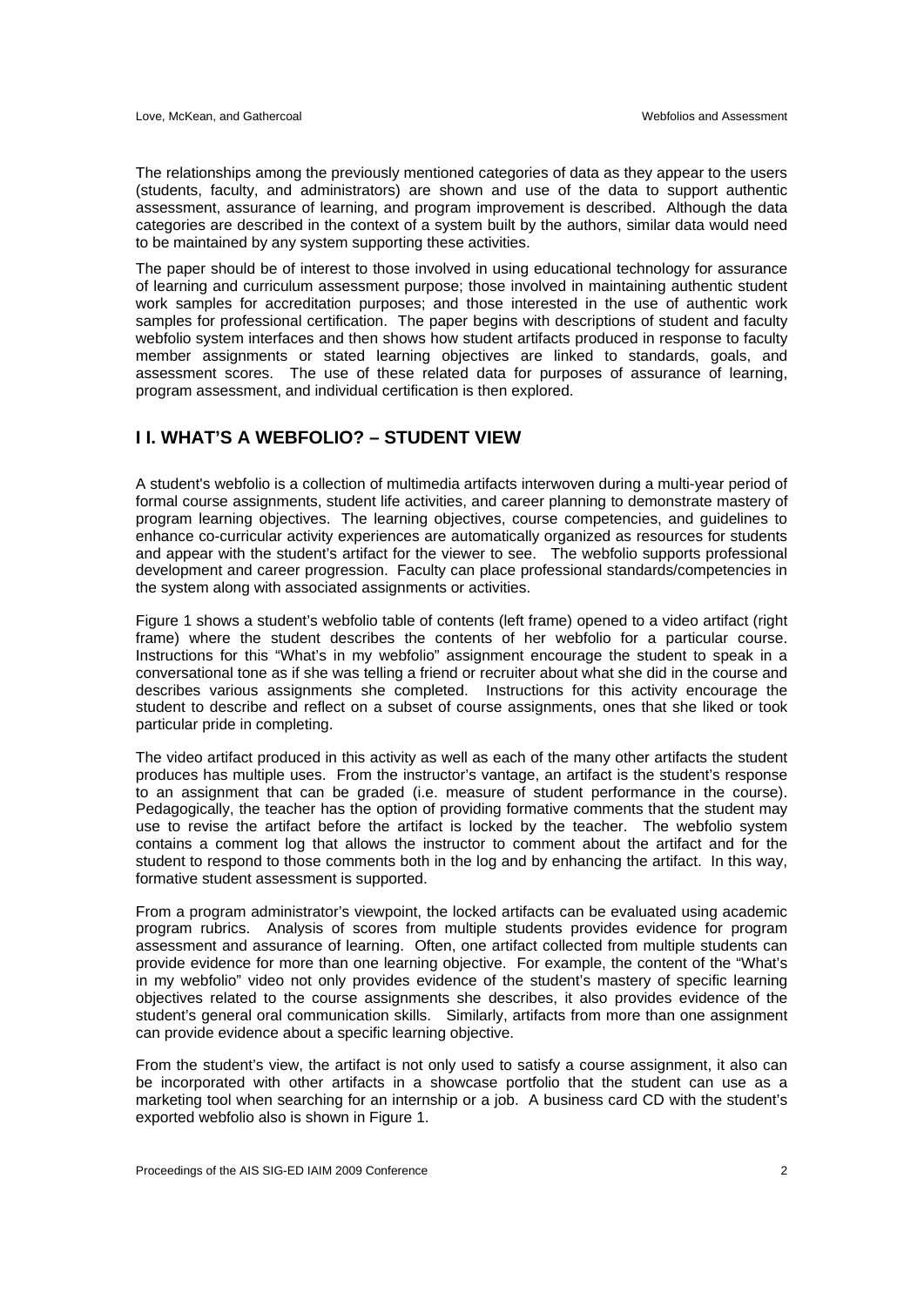#### Love, McKean, and Gathercoal Webfolios and Assessment

The challenge for the webfolio system is to interface with the various data categories in such a way that each of these uses, and others, is supported.



Figure 1. Student Artifact Page Layout: *What's in my webfolio* 

Figure 2 identifies the various parts of a student webfolio page. The left frame contains a folder for each course section, currently and previously taken by the student. When the student clicks on a course folder icon, she expands the folder's contents showing each of the assignments or activities. For example, course ACC 260 has ten webfolio assignments. Next to the descriptive phrase for each assignment is a small notepad/pencil icon that the student clicks to bring up the editor where she can enter her response for the assignment. The instructor can set dates for when the various assignments should appear in the students' webfolios and also can set due dates that automatically prevent additional editing. Clicking an assignment caption in the left frame will display the student's work in the right frame. The right frame of figure 2 shows the student's response to the "Use Cases" assignment that is part of the ACC 362 Advanced Business Systems Analysis course.

Proceedings of the AIS SIG-ED IAIM 2009 Conference 3 3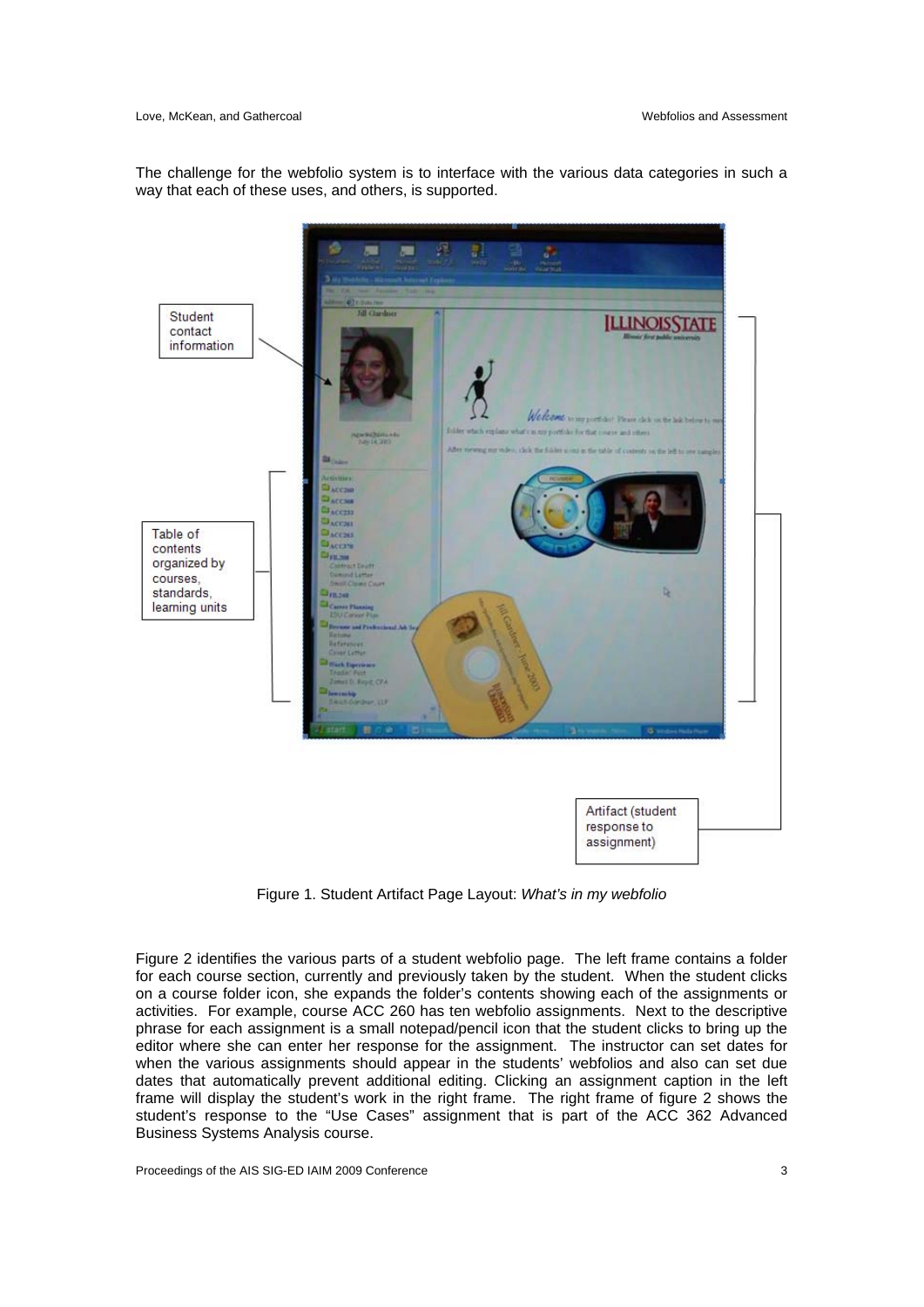

Figure 2. Student Artifact Page Layout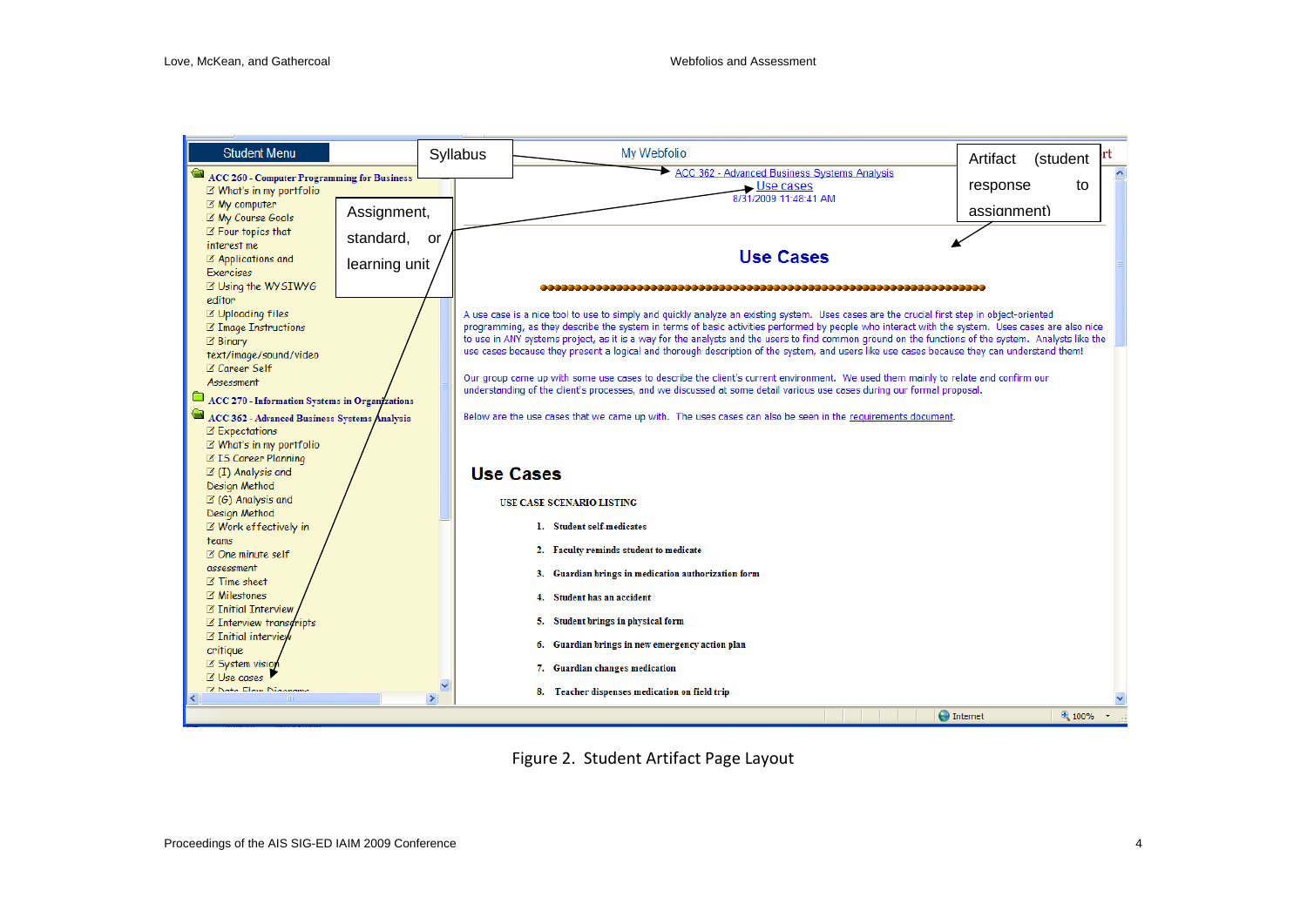Often when given an assignment, students want to see examples of previous students' work. The authors eagerly oblige knowing that display of exemplary work establishes a benchmark for current students. Similarly, students can benefit from a review of their own classmates' work upon assignment completion. Since the system maintains all data over time, the student produced artifact shown in the right frame of figure 2 as well as the associated assignment as it existed when the artifact was produced can be accessed and shown to other students (current and future). The links at the top of the right frame take the viewer to the course syllabus and assignment as they were when encountered by the student whose webfolio is being viewed.

The left frame of figure 2 contains a capstone course, ACC362 Advanced Business Systems Analysis, in which student teams draw upon their learning from the other courses to develop a new information system for an organization. In addition to the team project, each student develops a two year professional development plan for the first two years after graduation. This is identified as the "IS Career Planning" assignment under ACC362 in Figure 2. One part of this assignment requires the student to update the self assessment that he or she did in a prerequisite course using the needed knowledge and abilities for working effectively in information systems identified in IS2002 [AIS, 2002] (see "Career Self Assessment under ACC260 in the left frame of figure 2 and 3). The ACC362 "IS Career Planning" assignment requires the student to update the self assessment done in ACC260 and then to create a two year post graduation professional development plan that will strengthen weaknesses that were found when updating the self assessment.

Similar folders containing program learning objectives or containing core competencies identified by professional organizations also can be added by the student to her/his webfolio table of contents. For example, the American Institute of Certified Public Accountants [AICPA] has adopted a set of core competencies that accounting students at the authors' institution have readily identified artifacts from homework, projects, and co-curricular activities that demonstrate their level of mastery for the various competencies. As explained below, our information systems students have presented artifacts related to entries on the exit characteristics and needed knowledge and abilities lists resulting from the industry and academia model curricula collaboration.

Notice that figure 3 shows the content of a particular course section (ACC260 section1) as it existed in spring 2008. As mentioned previously, course content data (e.g. assignments, syllabi) are maintained for each course section over time. As a course is revised from semester to semester the data for all previous course sections are available. Similarly course sections for different instructors are individually maintained. Notice, for example, the minor differences in assignments for ACC260 in the left frame of figures 2 and 3. Figure 2 shows a student view and figure 3 a faculty view, but they have slightly different assignments because they refer to different course sections.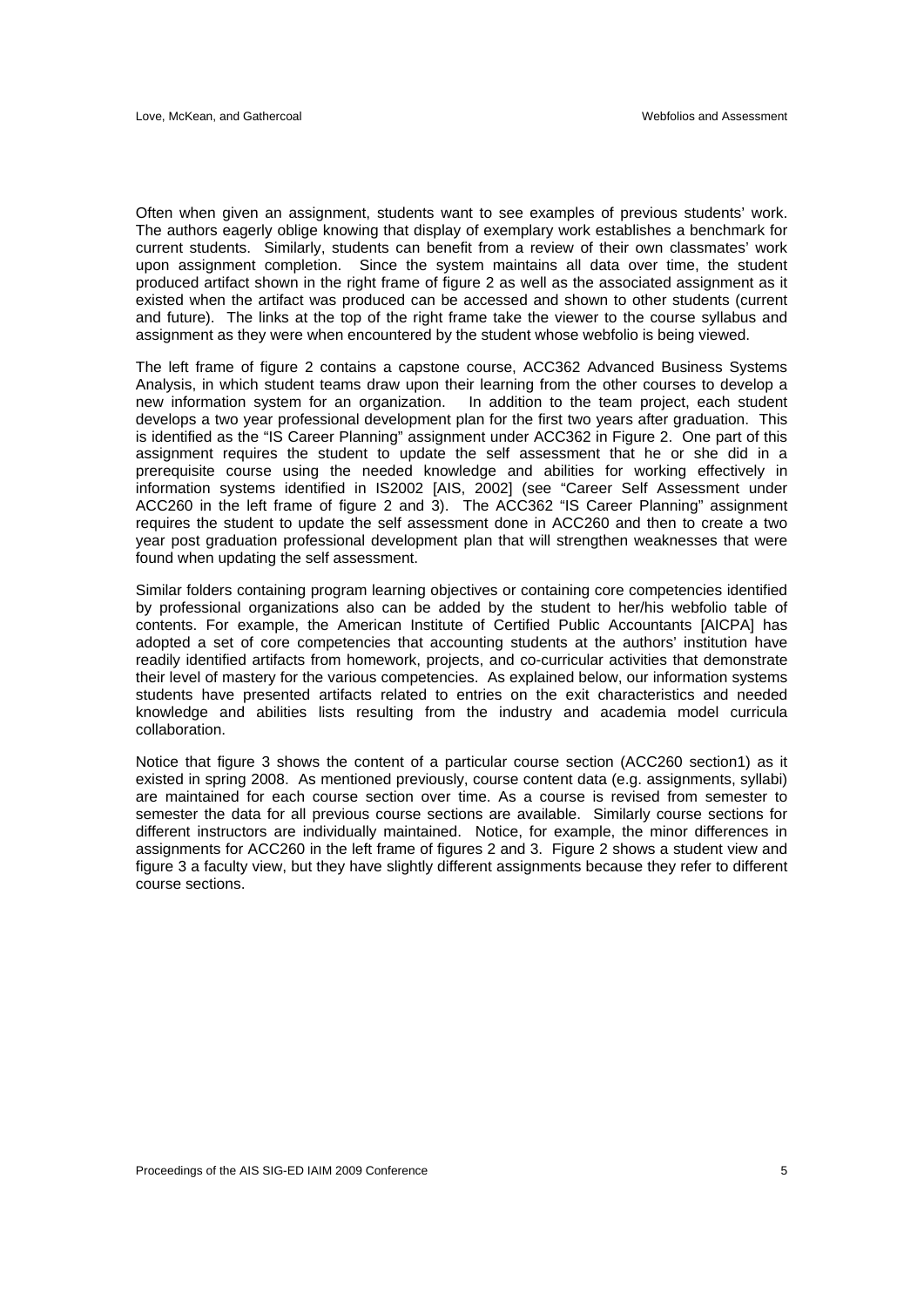

Figure 3. Faculty Member Course Section Interface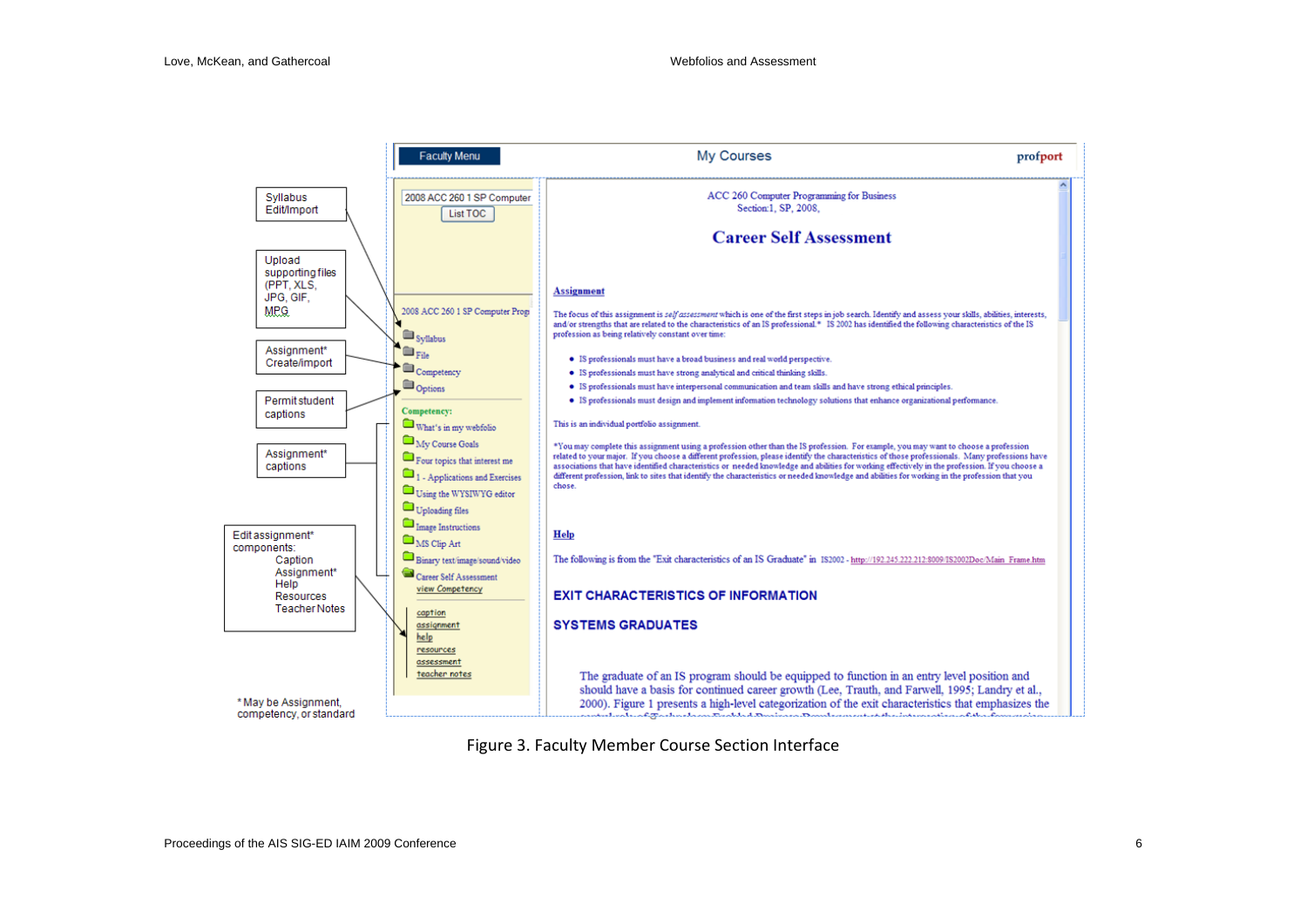### **III. FACULTY VIEWS**

Faculty select from a variety of views of the data in the webfolio system depending on the task. For example, the instructor may want to view and comment to a student about an artifact or may want to maintain course related data. The faculty interface for maintaining course section data is shown in Figure 3. Similar to the student view, the left frame contains a table of contents, but in this case it is for one of the faculty member's course sections. In the top of the left frame, the instructor selects which of her course sections she wants to work with and then sees that course section's content displayed in the rest of the left frame. There are folders for syllabus operations (e.g. importing or modifying), uploading files, and creating or importing competencies; and allowing student to create their own captions for special supplemental artifacts.

In figure 3 an instructor is viewing the course ACC 260 Computer Programming for Business. Notice that the term "Competency:" is used in the table of contents. This term is institutionally chosen and here "Assignment" might be more appropriate since the teacher created assignments rather than competencies. All of the competency or assignment captions listed in the left frame were created by the instructor. For example, there are the captions "My Course Goals" and "Four Topics that Interest Me" that the instructor assigns at the beginning of the course. In actual practice, the instructor of this course section emails these two assignments to the students prior to the first day of class and on the first day of class students new to the webfolio system are shown how to place their work in the webfolio system. The "Four topics" assignment asks the student to look at the first page of each chapter in the text book and then identify four topics in the text that are of interest to the student. Incorporating this assignment in this manner has been found to be an efficient way of engaging the student and establishing student expectations about the course content.

In the left frame list, the folder for the "Career Self Assessment" caption is open and the instructor can choose to edit the properties associated with that caption or can edit the assignment, help, resource, and assessment sections shown in the right frame. Each of the other assignment folders can be opened to reveal the same choices (caption, assignment, help, resources, assessment, teacher notes).

#### **IV. INCORPORATING STANDARDS AND GOALS: METHOD 1**

Referring to figure 3, suppose the instructor would like to associate an assignment (e.g.  $4 -$ Applications and Exercises") with program standards or goals (or learning objectives). To do this, the instructor expands the "1 – Applications and Exercises" webfolio assignment by clicking its folder in the left frame of figure 3. After expanding the folder, the instructor can click on its "caption" link and will be taken to the screen shown in Figure 4 (Step 1) where she can modify properties associated with this assignment including the standards and goals that the caption is associated with. At the bottom of the Step 1 screen the instructor selects from various sets of standards and sets of goals that have been preloaded by the institution's webfolio system administrator. After selecting a specific standard or goal, the instructor is presented with the specific members of the set. In step 1 of this figure, the instructor selected *IS2002 Course learning Unit Standards/Goals Selected Standard(s)* and is presented with the goals listed in Step 2. The instructor selects each of the IS2002 goals (one or more) that he or she wants to associate with the assignment. The instructor repeats this process for other course assignments as do his teaching colleagues for their course assignments. In practice, it works well for instructors teaching different sections of the same course to meet and classify their assignments. This can be beneficial even if the instructors don't give the same assignments.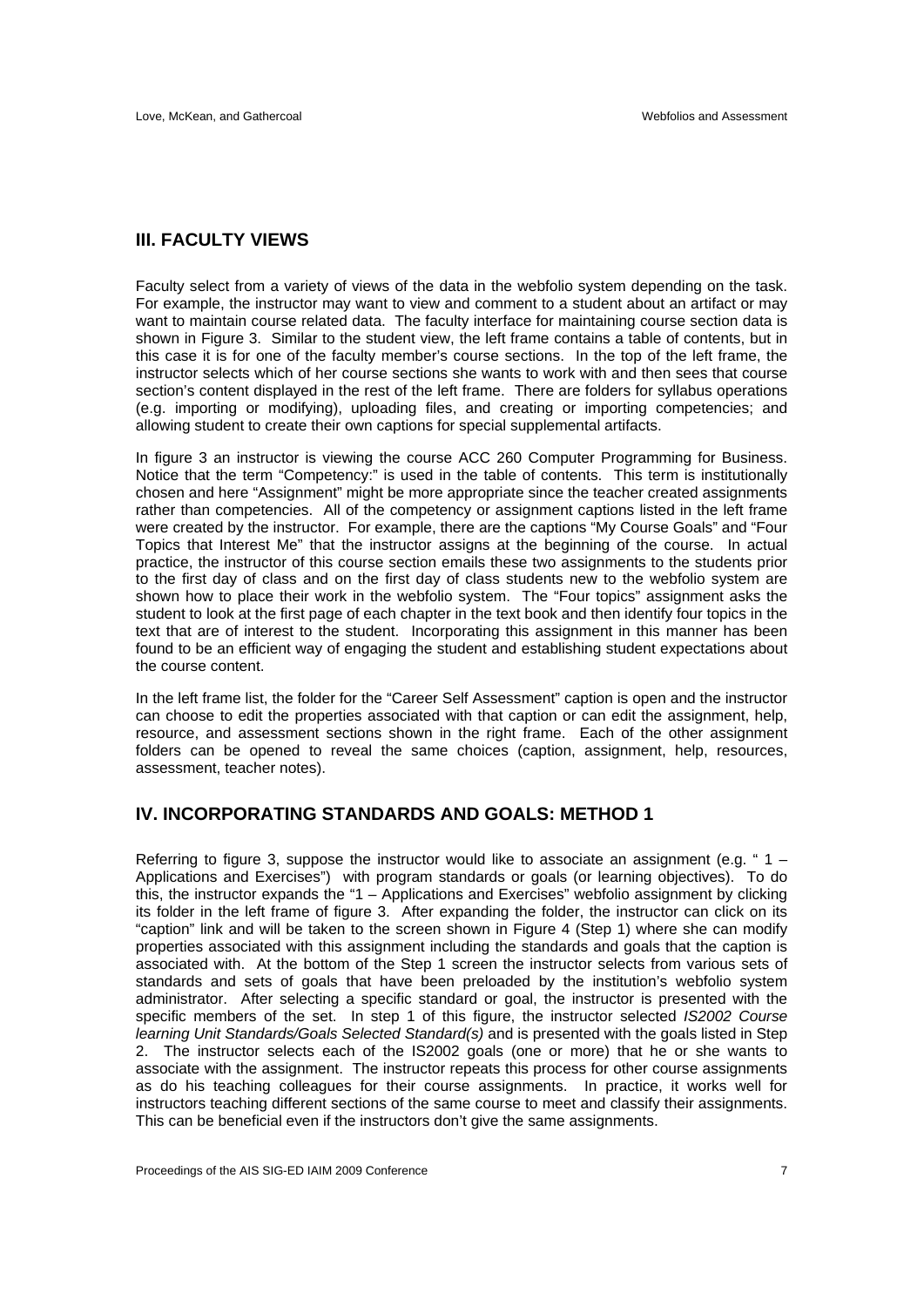Love, McKean, and Gathercoal Webfolios and Assessment

For each assignment, the instructor also associates (see Step 1 *Learning Taxonomy for Competency*) a depth of knowledge using a learning taxonomy scale (e.g. Bloom's taxonomy).

The activities shown in figure 4 produce two mappings. One maps course assignments to internal program learning goals and the other maps the assignments to externally generated competencies or learning objectives.

| ACC 260 Computer Programming for Business          |
|----------------------------------------------------|
| Section:1, SP, 2008.                               |
| 1 - Applications and Exercises - (Caption) Section |

A caption/title is required. Click [Save] when finished with changes

| Caption/Title                         | 1 - Applications and Exel                                               |
|---------------------------------------|-------------------------------------------------------------------------|
| Caption/Title order (1-999)           | 12                                                                      |
| Competency will appear in<br>Webfolio | 01/30/2006                                                              |
| Artifact/Content lock date            |                                                                         |
| Learning Taxonomy<br>for Competency   | Application<br>v                                                        |
| Competency type                       | Project<br>v                                                            |
| Educational Standard(s)               | -- IS 2002 Course Learning Unit Standards/Goals Selected Standard(s)- V |
| Program Goals                         | -- ACC/BIS Goals Selected Goals(s)-                                     |
|                                       | Save<br>Cancel                                                          |

Figure 4 Step 1. Assigning IS 2002 Learning Unit Goals to Course Assignment

| C http://portfolio.ilstu.edu/professorfolio/professorfolio.asp?WCI=newwindowStandards - Windows Internet Explorer                                                                                                                                                                                                                                                                                                                                                                                                                                                                                   |                                                                                                                                                                                 |          |
|-----------------------------------------------------------------------------------------------------------------------------------------------------------------------------------------------------------------------------------------------------------------------------------------------------------------------------------------------------------------------------------------------------------------------------------------------------------------------------------------------------------------------------------------------------------------------------------------------------|---------------------------------------------------------------------------------------------------------------------------------------------------------------------------------|----------|
| 2 http://portfolio.ilstu.edu/professorfolio/professorfolio.asp?WCI=newwindowStandards                                                                                                                                                                                                                                                                                                                                                                                                                                                                                                               |                                                                                                                                                                                 |          |
|                                                                                                                                                                                                                                                                                                                                                                                                                                                                                                                                                                                                     | IS 2002 Course Learning Unit Standards/Goals                                                                                                                                    | profport |
| Select Standards from the box on the Left. Click [Add] to associate the standards with the Competency.<br>Previously Associated Standards may be removed from the box on the right by selecting the standard and clicking [Remove].<br>Department Standards: IS 2002 Course Learning Unit Standards/Goals                                                                                                                                                                                                                                                                                           | Standards associated with this Competency                                                                                                                                       |          |
| .7 74 collect/structure information in development of requirements<br>.7 75 develop a logical design / analyze using packages<br>.7 76 mechanisms for rapid development of info systems<br>777 show how to assess risks and feasibility<br>.7 78 analyze organziational systems to improve<br>.7 79 effective interpersonal communication / develop concensus<br>.7 80 small group dynamics as related to working with users<br>.781 implementing databases and applications<br>.7 83 use complexity metrics to assess developed solutions<br>.7 84 metrics for assessment of customer satisfaction | --IS 2002 Course Learning Unit Standards/Goals Selected Standard(s)--<br>.781 implementing databases and applications<br>.7 76 mechanisms for rapid development of info systems |          |
| <b>Add to Selected</b>                                                                                                                                                                                                                                                                                                                                                                                                                                                                                                                                                                              | <b>Remove from Selected</b>                                                                                                                                                     |          |
| Apply                                                                                                                                                                                                                                                                                                                                                                                                                                                                                                                                                                                               | Cancel                                                                                                                                                                          |          |
|                                                                                                                                                                                                                                                                                                                                                                                                                                                                                                                                                                                                     | Figure 4 Step 2. Assigning IS 2002 Learning Unit Goals to Course Assignment                                                                                                     |          |

Proceedings of the AIS SIG-ED IAIM 2009 Conference 8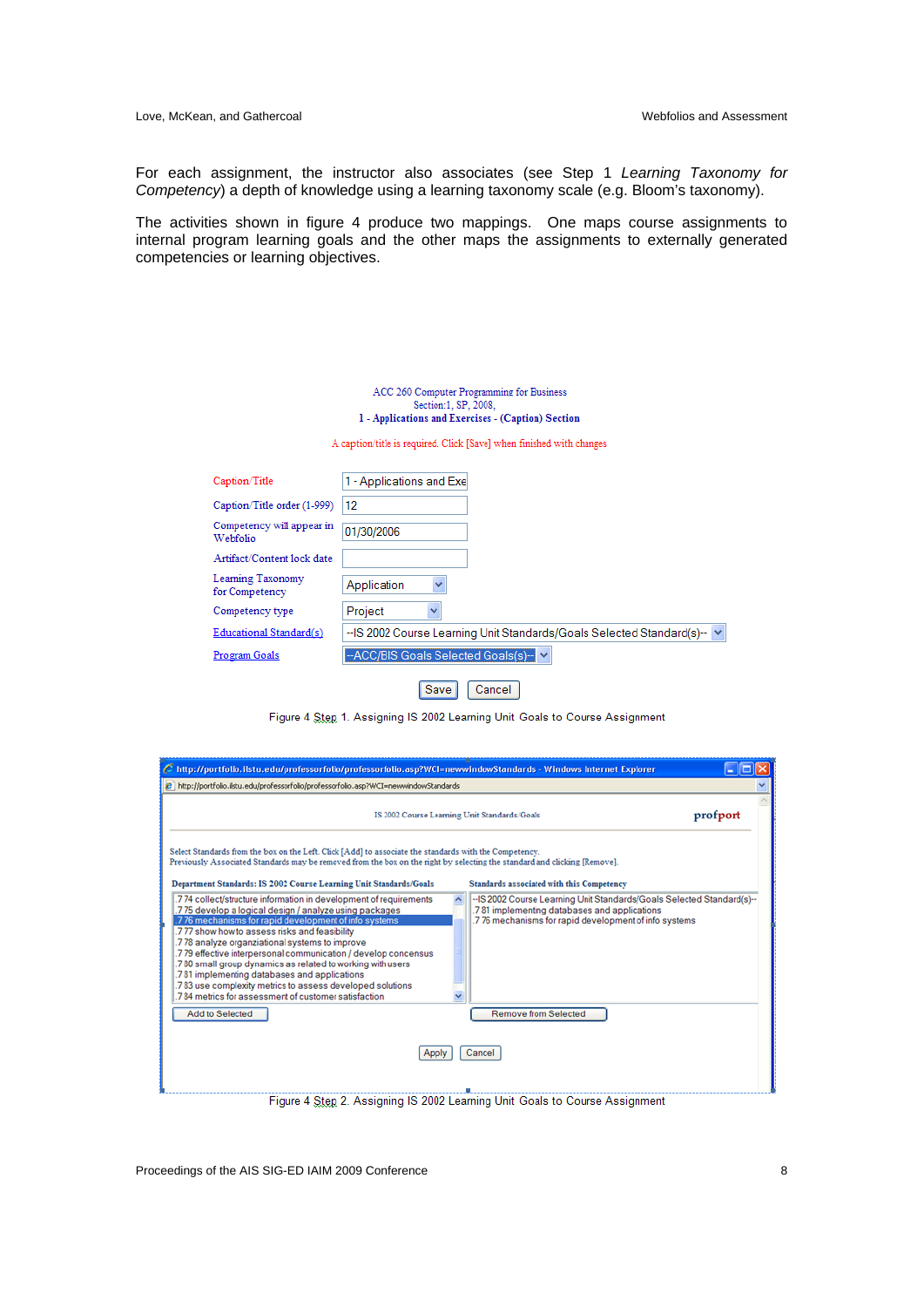### **V. INCORPORATING STANDARDS AND GOALS: METHOD 2**

Figure 5 shows another way that standards may be integrated in the system. Here course learning unit goals associated with *IS2002.7 – Analysis and Logical Design* are listed as they appear in the IS2002 report. A webfolio system administrator or assessment coordinator can create a "course" containing these goals. The term "course" is used because the student adds the folder to her portfolio the same way she would add a course and because IS2002.7 does represent a model course in IS2002. The right part of the figure shows how the *IS2002.7 – Analysis and Logical Design* and its associated goals appear in the student's webfolio table of contents. Even though IS2002.7 is not a course at the authors' institutions, a student can still address each of the learning units by adding one or more artifacts from other sections of the webfolio. For each caption (learning unit in IS2002.7), the student can paste one or more artifacts that the student believes demonstrates achievement or mastery of the learning unit. This artifact might come from any course. Done this way, the *student* is mapping the institution curriculum to the model curriculum. One benefit of allowing the student to select the artifact that she feels demonstrates mastery of a learning unit is that faculty members sometimes discover students are learning in unintended but desirable ways. An assignment designed to address one learning objective may also be assisting in developing another in ways not initially envisioned. Discovering this can assist the faculty in recognizing and strengthening this relationship when revising the curriculum.

|                            | IS 2002.7 - Analysis and Logical Design (Prerequisite: IS 2002.1                                                                                                                         |  | ACC 260 - Computer Programming for Bus<br>ACC 270 - Information Systems in Organi:                                            |
|----------------------------|------------------------------------------------------------------------------------------------------------------------------------------------------------------------------------------|--|-------------------------------------------------------------------------------------------------------------------------------|
| Learning<br>Unit<br>Number | Learning Unit Goal                                                                                                                                                                       |  | ACC 362 - Advanced Business Systems An:<br>ACC 368 VB - Developing Business System<br>ACC 468 MIS - Organizational and Techno |
| 72                         | to present necessary concepts to provide the skills necessary to do<br>the analysis, modeling, and definition of information systems<br>problems                                         |  | ACC 166 Business Information Systems<br>IS2002.7 - Analysis and Logical Design                                                |
| 73                         | to give students exposure to using commercial program products to<br>implement information systems                                                                                       |  | $Z$ 72<br>Analyze/Model/Define                                                                                                |
| 74                         | to show how to collect and structure information in the development<br>of requirements and specifications                                                                                |  | 373 Comercial Program<br><b>Products</b>                                                                                      |
| 75                         | to show how to develop a logical design, and develop and analyze<br>alternatives involving implementation using packages, tailoring of<br>packages, constructing software, or CASE tools |  | 74<br>Requirements/Specification                                                                                              |
| 76                         | to develop a functional understanding of rapid prototyping and other<br>similar alternative mechanisms for rapid development of<br>information systems                                   |  | 375 Packages (e.g. Case<br>Tools)                                                                                             |
| 77                         | to show how to assess risks and feasibility                                                                                                                                              |  | 376 Rapid Development<br>$Z$ 77 Assess                                                                                        |
| 78                         | to show students how to analyze organizational systems to determine<br>how the systems might be improved                                                                                 |  | Risks/Feasibility                                                                                                             |
| 79                         | to develop skills for effective interpersonal communication to<br>develop consensus using classical techniques as well as computer<br>facilitated groupware                              |  | 378 Analyze<br>Organizational Sys<br><b>Z</b> 79 Communication and                                                            |
| 80                         | to demonstrate and analyze small group dynamics as related to<br>working with users                                                                                                      |  | <b>Consensus</b><br>80 Working With Users                                                                                     |
| 81                         | to develop application skills for implementing databases and<br>applications by operating and testing these databases                                                                    |  | 381 Implementing DB and<br>Apps                                                                                               |
| 82                         | to present and use complexity metrics to assess developed solutions                                                                                                                      |  | 82 Metrics to Assess                                                                                                          |
| 83                         | to develop quality metrics for assessment of software development<br>and project control of software development                                                                         |  | <b>Solutions</b>                                                                                                              |
| 84                         | to develop quality metrics for assessment of customer satisfaction at<br>all phases of the life cycle                                                                                    |  | 383 Dev Metrics Project<br>Control                                                                                            |
| 85                         | to explain the use of a professional code of ethics to evaluate<br>specific IS actions                                                                                                   |  | 84 Dev Metrics Cust<br><b>Satis</b>                                                                                           |
|                            |                                                                                                                                                                                          |  | <b>EX OF CALL AT FALLS</b>                                                                                                    |

Figure 5. IS 2002 Learning Units (left) as They Appear in a Student's Table of Contents (Right)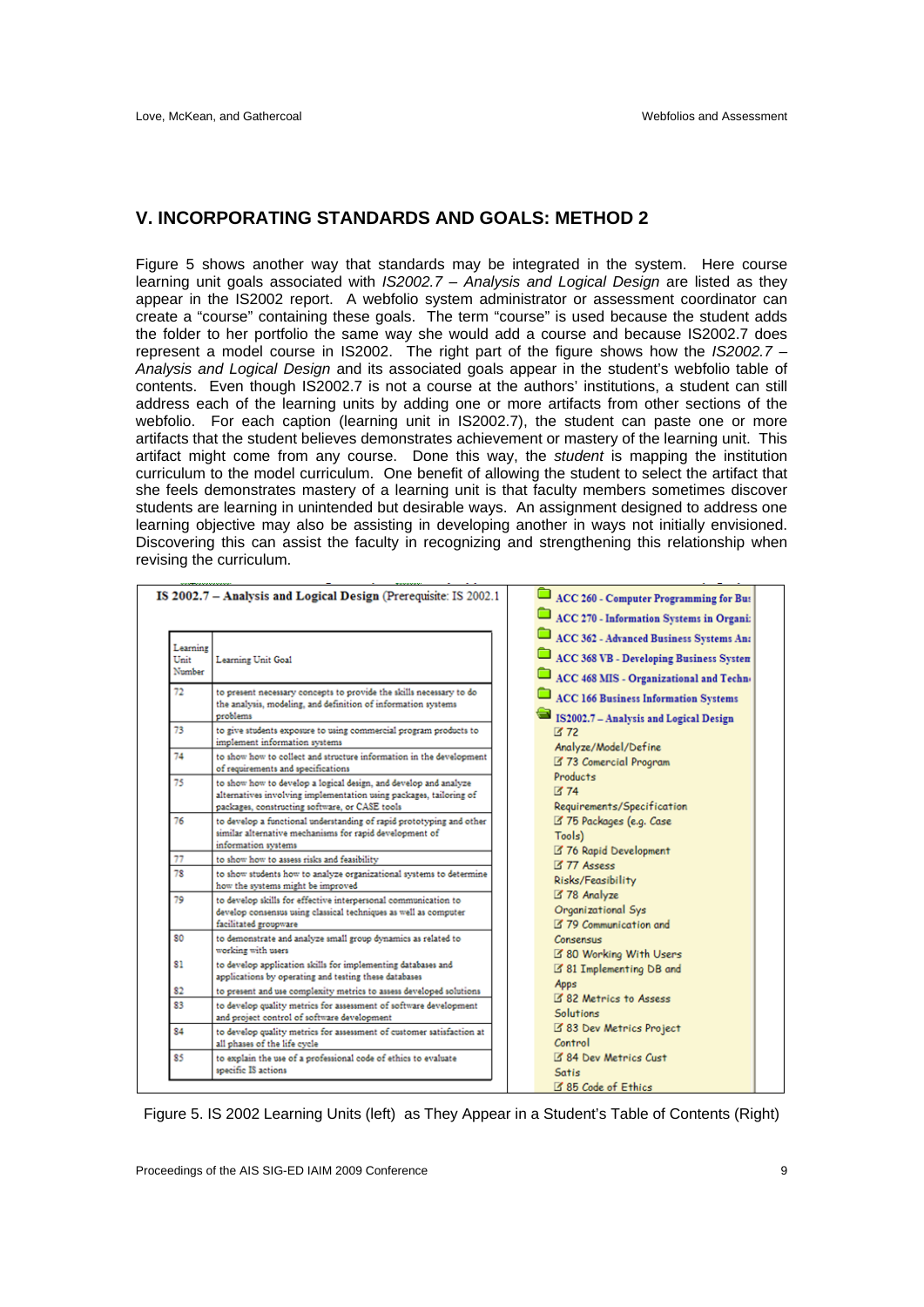### **VI. WEBFOLIOS AND ASSESSMENT, CERTIFICATION, AND ACCREDITATION**

At the outset of this section, we briefly note the distinction between assessment and evaluation. Generally, assessment refers to a process involving measurement, analysis, and feedback with the purpose of improving performance. In contrast, evaluation is focused on determining the level of quality based on standards. Evaluation addresses to what level the standards have been met and is not concerned with how the level was attained or how to improve it [Baehr, 2003] [Astin, 1991]. Both of these terms may be used to refer to students and to programs. In this section we will focus on the use of student evaluation scores (i.e. artifact scores) in program assessment. That is, we will describe the use of webfolios and associated artifact evaluation scores in the improvement of a program. We also will discuss the application of webfolios to credentialing and accreditation.

For many years, industry and academia have cooperated in efforts to improve IS educational programs by developing information systems model curricula variously referred to IS90, IS95, IS97, IS2002. This ongoing effort is now referred to as the Information Systems Undergraduate Model Curriculum Project (ISUMC) [AITP EDSIG]. More recently a vendor neutral exam has been created for credentialing entry-level professionals based on their knowledge of information technology [McKell et al., 2006]. Assessing and accrediting IS educational programs also has received considerable attention. *A panel discussion at the annual Information Systems Educators Conference (ISECON) (McKell, 2001) focused on this topic by addressing the question whether or not existing ICCP certifications could be used as a complement to program accreditation by extrapolating compliance with the IS MODEL Curriculum guidelines from individual performance scores on ICCP examinations* [McKell et al., 2006].

The Information Systems Analyst (ISA) certification created by the Institute for Certification of Computing Professionals (ICCP) is based on examination performance and completion of an IT related undergraduate degree. The examination also was designed to *provide institutional feedback on programmatic preparation of graduates consistent with the IS2002 Model Curriculum* [McKell et al., 2006]. Here we explore the use of webfolios in place of, or complimentary to, such exams.

Webfolios have received considerable attention in other disciplines as authentic evidence for assessment. Redish et. al. [2005-2006] have observed *The use of electronic portfolios has flourished in recent years—particularly in light of accreditation organizations demanding better organized and accessible student work.*

As implemented in the webfolio system describe here, instructor feedback and grades reported to students are kept separate from artifact scoring for program assessment. We already have described how faculty can provide formative feedback to the student through the comment log for each artifact a student produces. In other words, the system does provide student assessment support. In program assessment, we are interested in closing the assurance of learning loop in the sense that we want to measure the program's performance and identify ways of improving it. Aggregated artifact evaluation scores can be used to assist in program assessment.

For program assessment purposes, the system allows departments to establish a rubric with scoring categories of the department's choice. Different departments at an institution may have different assessment rubrics. Figure 6 shows the interface for scoring a student's artifact. Scoring and analysis of scoring can become unwieldy if the number of categories is more than a handful and here five categories are used. This evaluation score could be for an artifact that a student produced in response to an assignment in a particular course section or for an artifact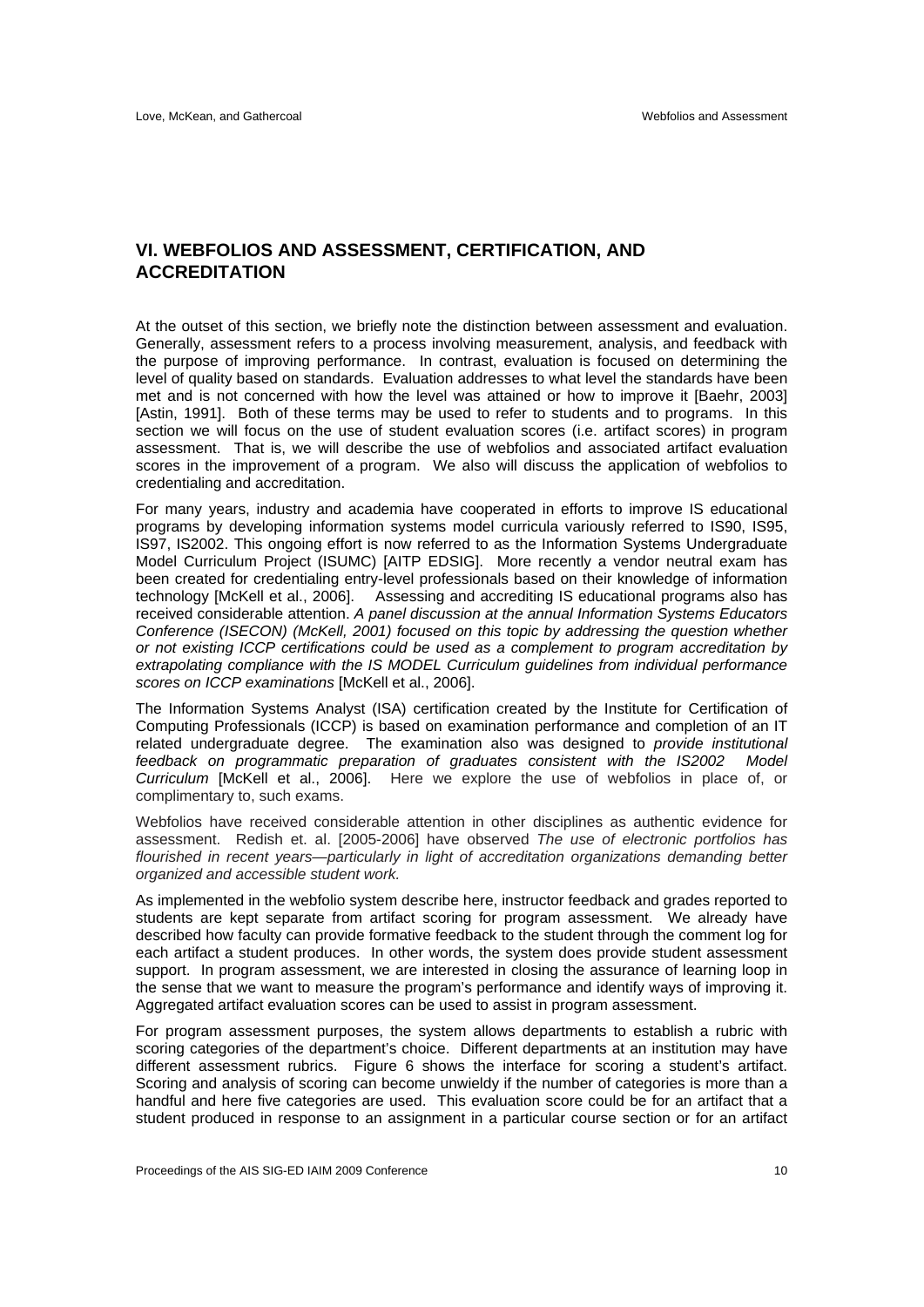that the student selected to show his mastery of a standard or achievement of a goal listed in his webfolio's table of contents as in figure 5. Either way, the evaluation score is not seen by the student and is determined apart from any grade that the course teacher might assign. This score is directly tied to specific program learning objectives and standards that may have been constructed internally or externally as shown in figures 4 and 5. In these figures, we showed how the mapping to IS2002 learning unit goals was accomplished.

|                                                    |                                       | http://portfolio.ilstu.edu/professorfolio/professorfolio.asp?WCI=newwindowArtifac                                                                         |                                                     |                                             |
|----------------------------------------------------|---------------------------------------|-----------------------------------------------------------------------------------------------------------------------------------------------------------|-----------------------------------------------------|---------------------------------------------|
|                                                    |                                       | Departmental<br>Assessment Measure<br>Rubric                                                                                                              |                                                     | profport                                    |
| box.                                               |                                       | Evaluate Mastery of the Artifact and enter a score in the Assessment Score<br>Click [Apply] to record the score or [Cancel] to leave the score unchanged. |                                                     |                                             |
| 1                                                  | 2                                     | 3                                                                                                                                                         | 4                                                   | 5                                           |
| not met                                            | met minimally                         | met                                                                                                                                                       | above<br>average                                    | met excellent                               |
| Requirements<br>were<br>unacceptable<br>or not met | Requirements<br>were<br>minimally met | Requirements<br>were met                                                                                                                                  | Requirements<br>were met with<br>some<br>excellence | Requirements<br>were met with<br>excellence |
|                                                    | <b>Assessment Score</b><br>3          |                                                                                                                                                           | <b>Use for Assessment</b><br>v                      |                                             |

Figure 6. Assigning Score When Viewing Student Artifact. (This score is tied to the standards associated with the assignment the student responded to)

The artifact scores collected by the webfolio system can be exported from the system in a standard format so that they can be imported into graphing and analysis software packages. For example, figure 7 shows the type of graphical comparison for a particular standard that can be created using Excel. Again, such graphs reflect artifact scores that are, in turn, associated with a particular program standard or learning objective from sets composed internally or externally to the institution. Graphs and other score analysis of authentic work samples measure performance associated with a specific program learning objective. For any learning objective, sequencing of supporting assignments by depth of knowledge can be examined with associated artifact scores to identify weakness in the learning sequence. Collectively, the graphs and other score analyses provide evidence about strengths and weaknesses in program performance. Since the scores are tied to learning objectives, assignments and activities, and depth of knowledge, it is possible to identify assignments and activities that are adequately supporting mastery of associated learning objectives and those that are not. This provides a basis for improving the program.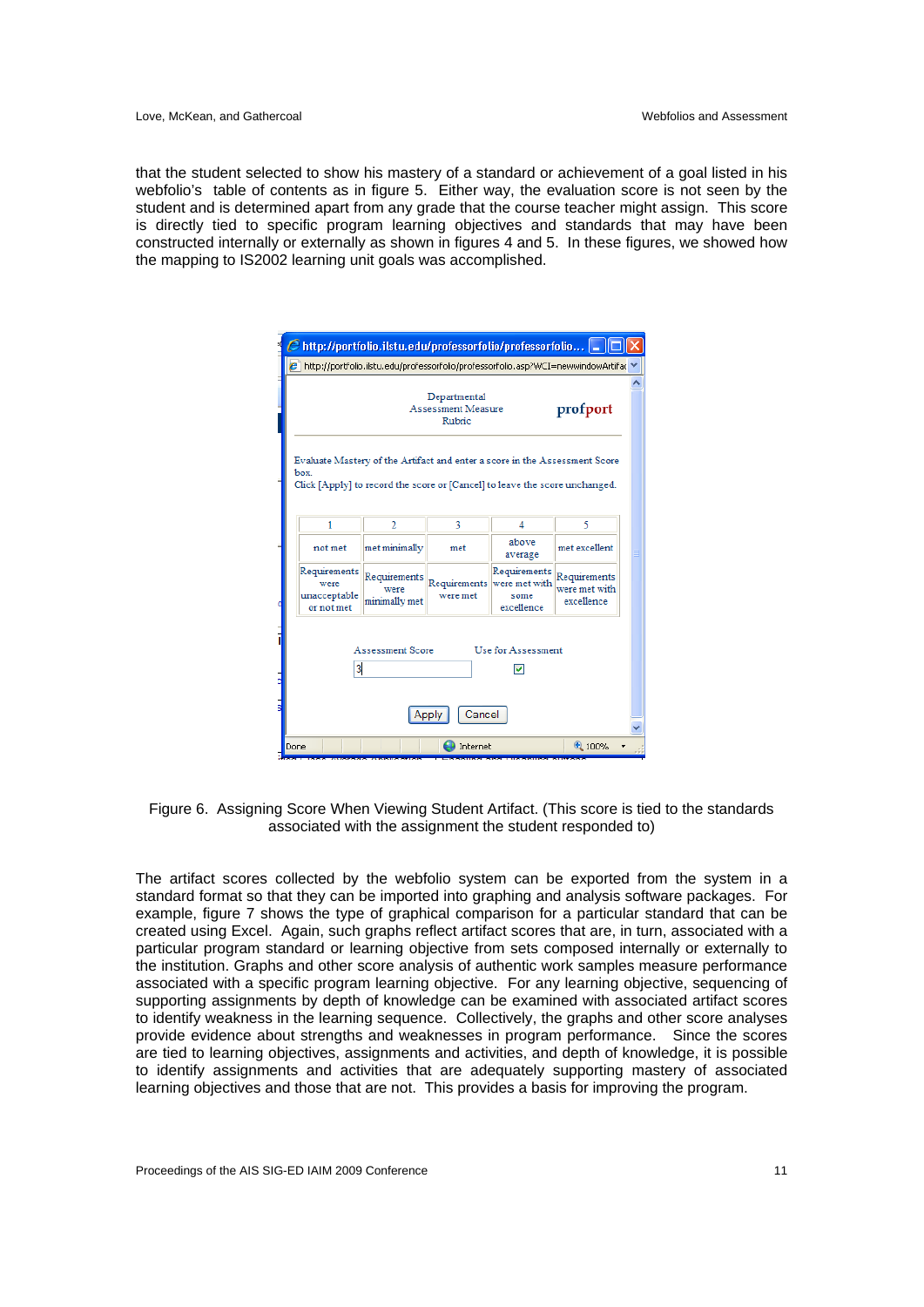

Figure 7. Webfolio System Assessment Data Exported to Excel to Produce a Chart to Show Assessment Results for a Particular Standard or Leaning Objective.

Support for assessment against both internal and external standards, learning objectives, or learning goals is critical. Assessment of a program may be concerned with how well the program prepares students for external professional certification; how it compares with a model program; and what can be done to improve the program in terms of these external constructs. We already have discussed the ISUMC model curriculum and the ISA certification in this regard. In contrast, Hollister and Koppel, writing about assessment of an information technology program, have noted the importance of internally generated learning goals and assessments for meeting AACSB International's assurance of learning requirements. They indicate that AACSB expects learning outcomes, goals, and assessment to be institution specific based on the school's mission. *Business schools are now required to develop learning goals for each program, assess student's achievement of goals , and use assessment results for continual improvement in programs (Martell and Calderon, 2005)* [Hollister and Koppel, 2007]. In addition, the assessment program may be based on direct measures such as exams and assignments to assess student performance. We have shown here how webfolio artifacts scores can be analyzed against multiple sets of learning objectives or standards, both internal and external.

Tubaishat et al. [2009] report on an e-portfolio assessment system in an information technology curriculum. They observe that accreditation organizations such as the North Central Association of Colleges and Schools require institutions to have a process for assessing students' learning outcomes. A requirement for their IT college is to have students develop an e-portfolio to showcase work and demonstrate achievement of college learning objectives.

As noted in our previous reference to Redish, the use of webfolios in program assessment of education and selected other programs outside of business schools is well established. Although not yet mainstream in business schools, interest is evident. For example, Spruell and Sasse (2009) describe the use of a portfolio system in an introduction to business course to gather evidence for meeting AACSB's assessment requirements. They note that AACSB's shift to direct assessment measures will require extensive redesign in assessment tools and methodologies. Webfolio systems are tools that will assist in this shift.